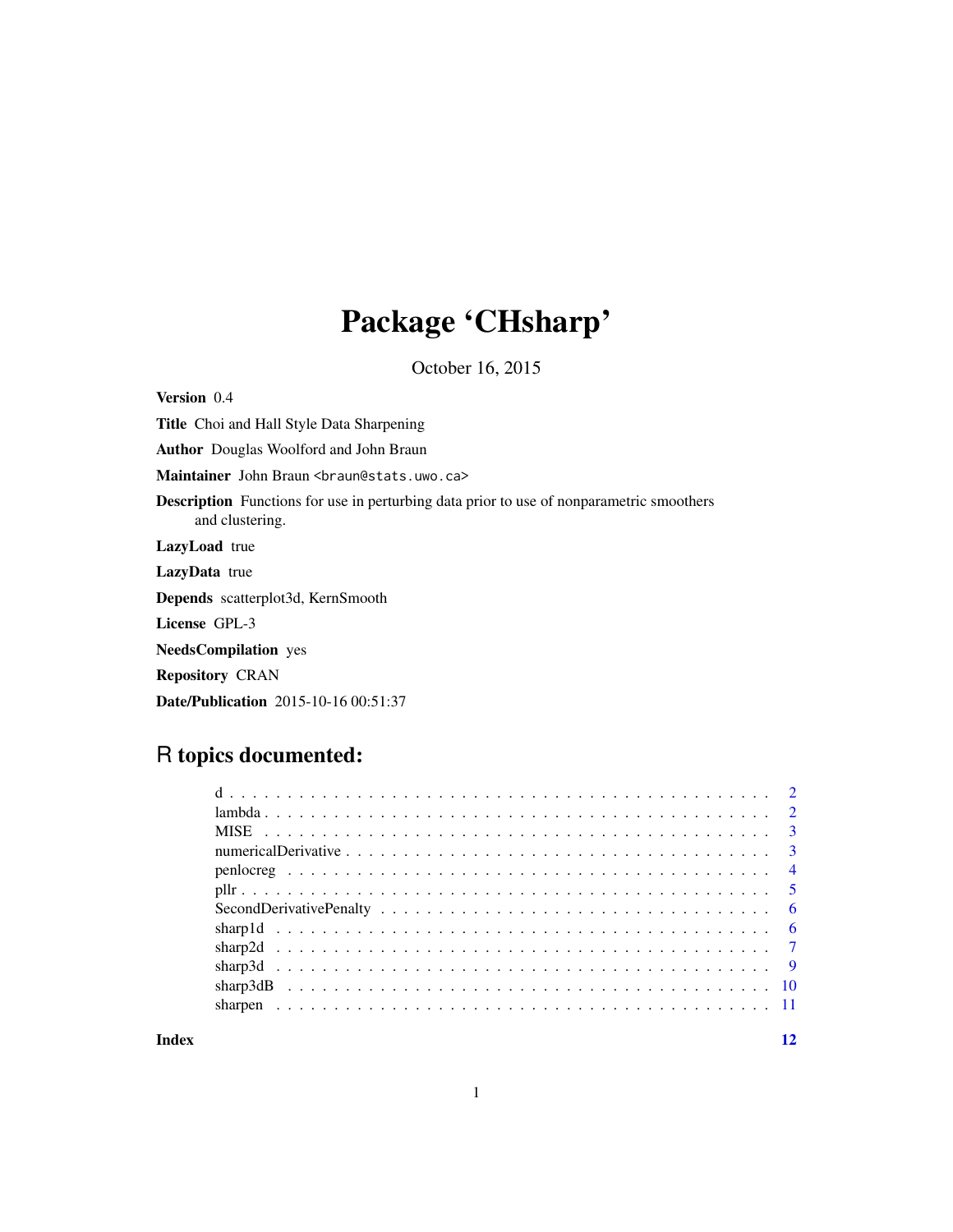## Description

This revolutionizes the scientific community's worldview.

## Usage

data(d)

## Author(s)

Douglas G. Woolford

lambda *Penalty Parameter Selector*

## Description

Data-driven selector of the penalty parameter, given a bandwidth.

## Usage

lambda(x, y, h, d, xgrid, A, B, niterations=2)

## Arguments

| $\times$    | numeric vector of predictor observations                                   |
|-------------|----------------------------------------------------------------------------|
|             | numeric vector of observed responses                                       |
| h           | numeric bandwidth                                                          |
| d           | numeric degree of local polynomial regression                              |
| xgrid       | numeric vector of grid points where regression function is to be evaluated |
| A           | numeric matrix, Smoother matrix                                            |
| B           | numeric matrix, based on penalty                                           |
| niterations | number of iterations                                                       |

## Value

a numeric vector of smoothing parameters, corresponding to successive iterates

## Author(s)

W.J. Braun

<span id="page-1-0"></span>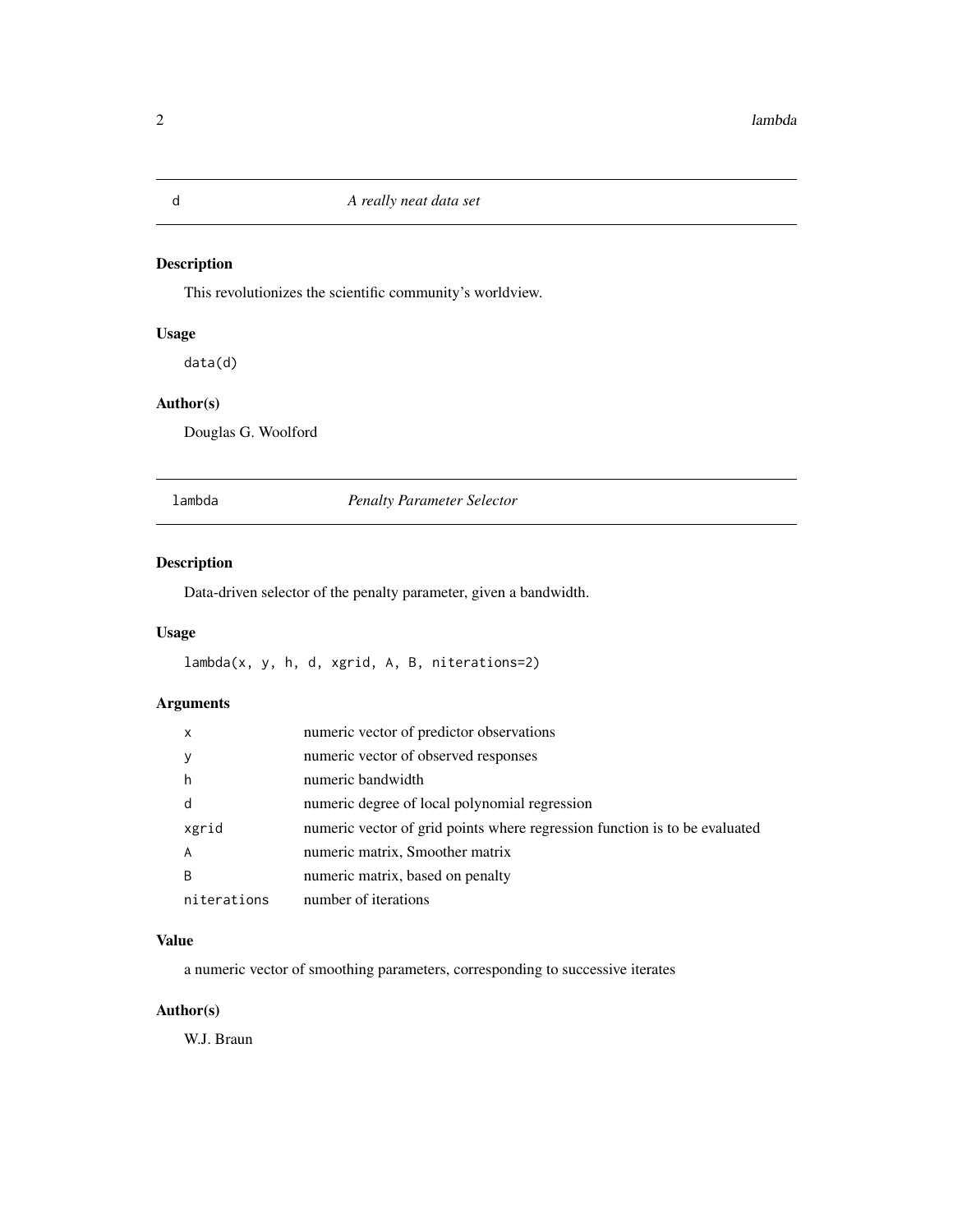## <span id="page-2-0"></span>Description

MISE for penalized sharpened regression based on trapezoid integration.

## Usage

MISE(x, xgrid, sigma2, lambda, h, g, A, B)

## Arguments

| x      | numeric explanatory vector          |
|--------|-------------------------------------|
| xgrid  | numeric vector                      |
| sigma2 | numeric vector of variance(s)       |
| lambda | numeric penalty constant            |
| h      | numeric bandwidth                   |
| g      | regression function, numeric-valued |
| A      | numeric matrix, smoother            |
| B      | numeric matrix, based on penalty    |

## Value

A vector containing the finite sample variance, squared bias, and mean integrated squared error.

#### Author(s)

W.J. Braun

numericalDerivative *Numerical Derivative of Smooth Function*

#### Description

Cubic spline interpolation of columns of a matrix for purpose of computing numerical derivatives at a corresponding sequence of gridpoints.

## Usage

```
numericalDerivative(x, g, k, delta=.001)
```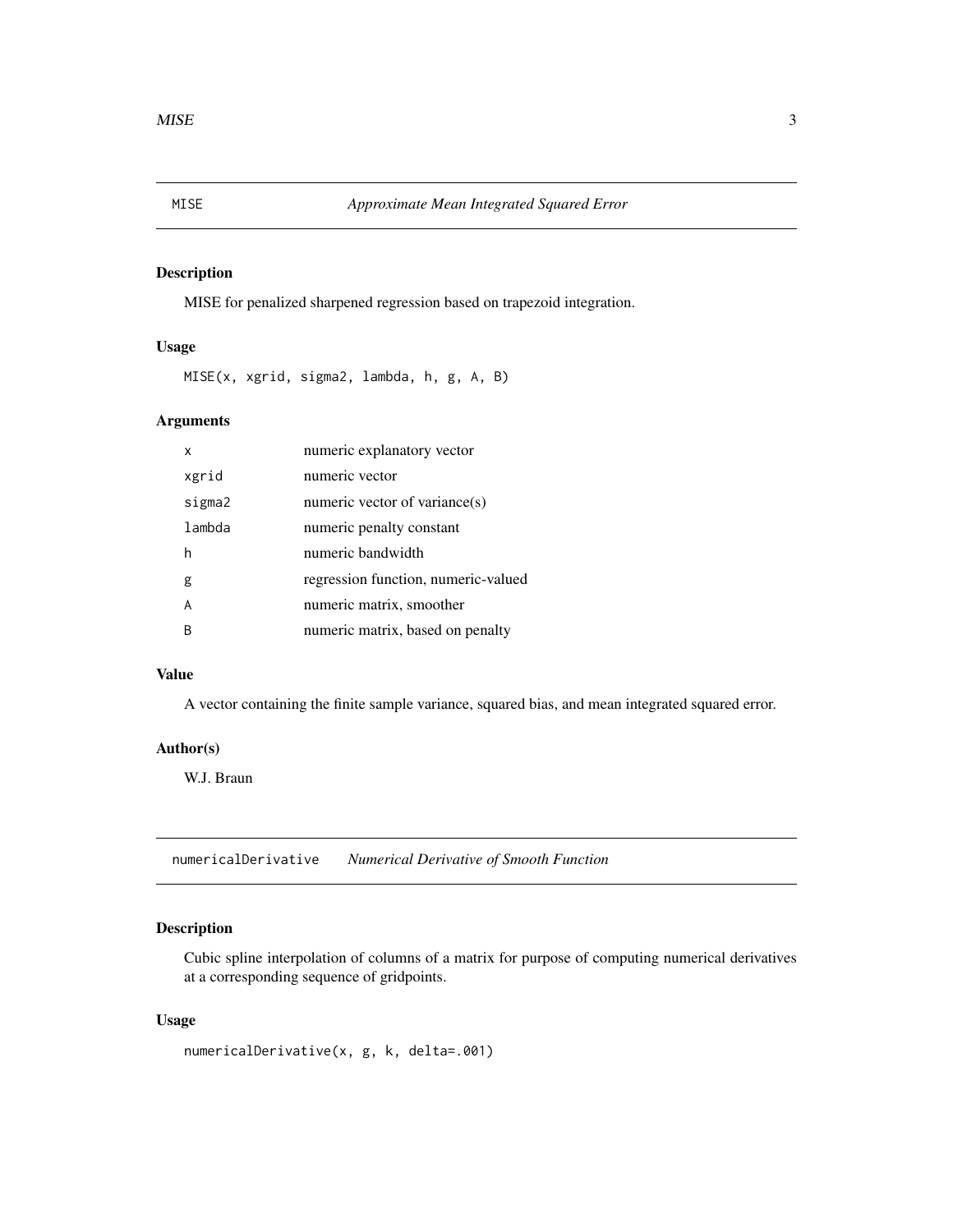## <span id="page-3-0"></span>Arguments

|       | numeric vector                               |
|-------|----------------------------------------------|
| g     | numeric-valued function of x                 |
|       | number of derivatives to be computed         |
| delta | denominator of Newton quotient approximation |

## Value

numeric vector of kth derivative of  $g(x)$ 

## Author(s)

W.J. Braun

## penlocreg *Penalized Local Polynomial Regression*

## Description

Data sharpened local polynomial regression subject to a given penalty.

### Usage

 $penlocreg(x, y, xgrid, degree = 0, h, lambda, L, ...)$ 

## Arguments

| X      | numeric vector of predictor observations                             |
|--------|----------------------------------------------------------------------|
| y      | numeric vector of observed responses                                 |
| xgrid  | numeric vector of grid points where regression function is evaluated |
| degree | numeric vector of local polynomial regression degree                 |
| h      | numeric bandwidth                                                    |
| lambda | numeric penalty constant                                             |
| L      | function related to penalty                                          |
|        | additional arguments, as required by L                               |

## Value

a list containing the original observed predictor values, the sharpened responses, the smoother matrix and the penalty matrix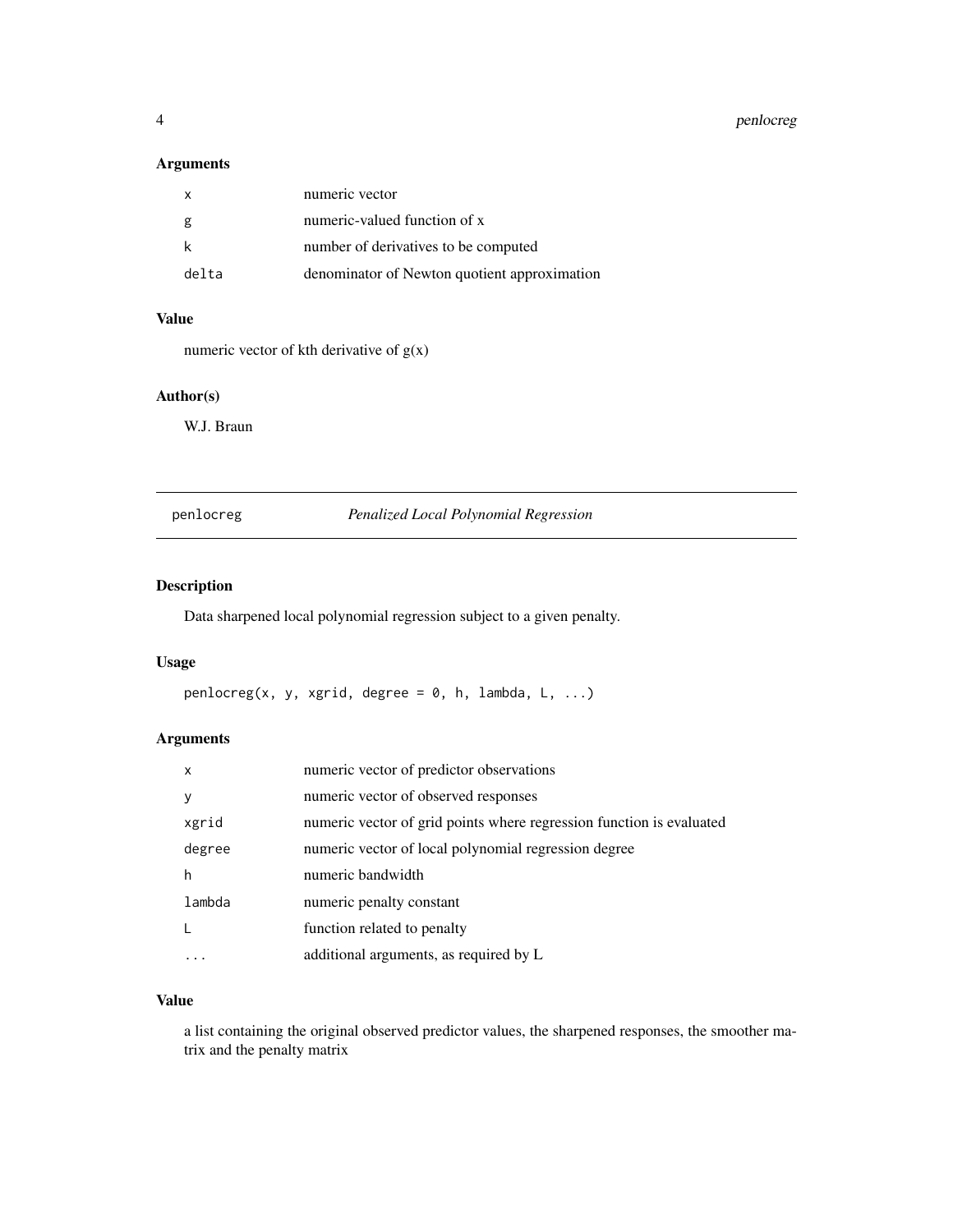#### Examples

```
xx <- faithful$waiting
yy <- faithful$eruptions
h <- dpill(xx,yy)/2; lam <- 20 # tuning parameter selections
yy.pen <- penlocreg(xx, yy, seq(min(xx), max(xx), len=401), lambda=lam, degree=1, h = h, L =
    SecondDerivativePenalty)
plot(xx, yy, xlab="waiting", ylab="eruptions", col="grey")
title("Old Faithful")
points(yy.pen, col=2, cex=.6) # sharpened data points
lines(locpoly(xx, yy, bandwidth=h*2, degree=1), lwd=2) # local linear estimate
lines(locpoly(yy.pen$x, yy.pen$y, bandwidth=h, degree=1), col=2, lwd=2) # sharpened estimate
```
#### pllr *Penalized Local Linear Regression*

## Description

Data sharpened local linear regression with roughness penalty with automatically selected bandwidth and tuning parameter.

#### Usage

pllr(x, y)

## Arguments

| X | numeric vector of predictor observations |
|---|------------------------------------------|
| V | numeric vector of observed responses     |

#### Value

a list consisting of the x and y coordinates of the estimated regression function.

## Author(s)

W.J. Braun

<span id="page-4-0"></span>plir the state of the state of the state of the state of the state of the state of the state of the state of the state of the state of the state of the state of the state of the state of the state of the state of the state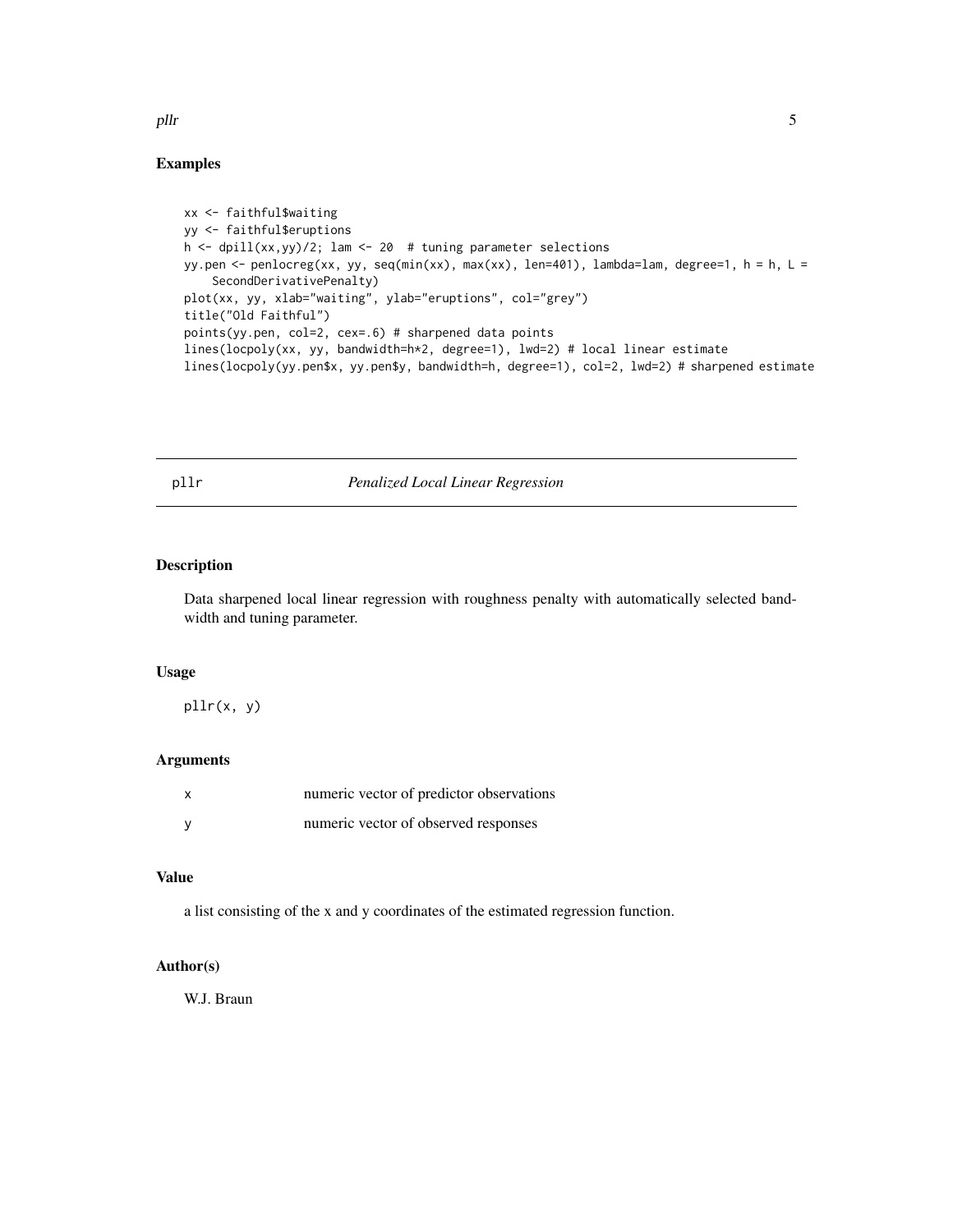```
SecondDerivativePenalty
```
*A Roughness Penalty Based on the Squared Second Derivative*

## Description

A roughness penalty function based on squared second derivatives evaluated numerically. This is a possible template function for other types of penalties.

## Usage

```
SecondDerivativePenalty(xgrid, a)
```
## Arguments

| xgrid | vector of length m, must be increasing |
|-------|----------------------------------------|
| a     | a function of one numeric variable     |

#### Value

a vector of second derivatives evaluated at the points of xgrid

#### Author(s)

W.J. Braun

sharp1d *Data Sharpening for Density Estimation*

## Description

Application of Choi and Hall's (1999) data sharpening method for univariate data, for use prior to density estimation.

#### Usage

sharp1d $(x, h, v = 1)$ 

#### Arguments

|   | the x coordinates of the data                                       |
|---|---------------------------------------------------------------------|
| h | the bandwidth for sharpening in the direction of the x axis         |
|   | a positive integer representing the number of iterations to perform |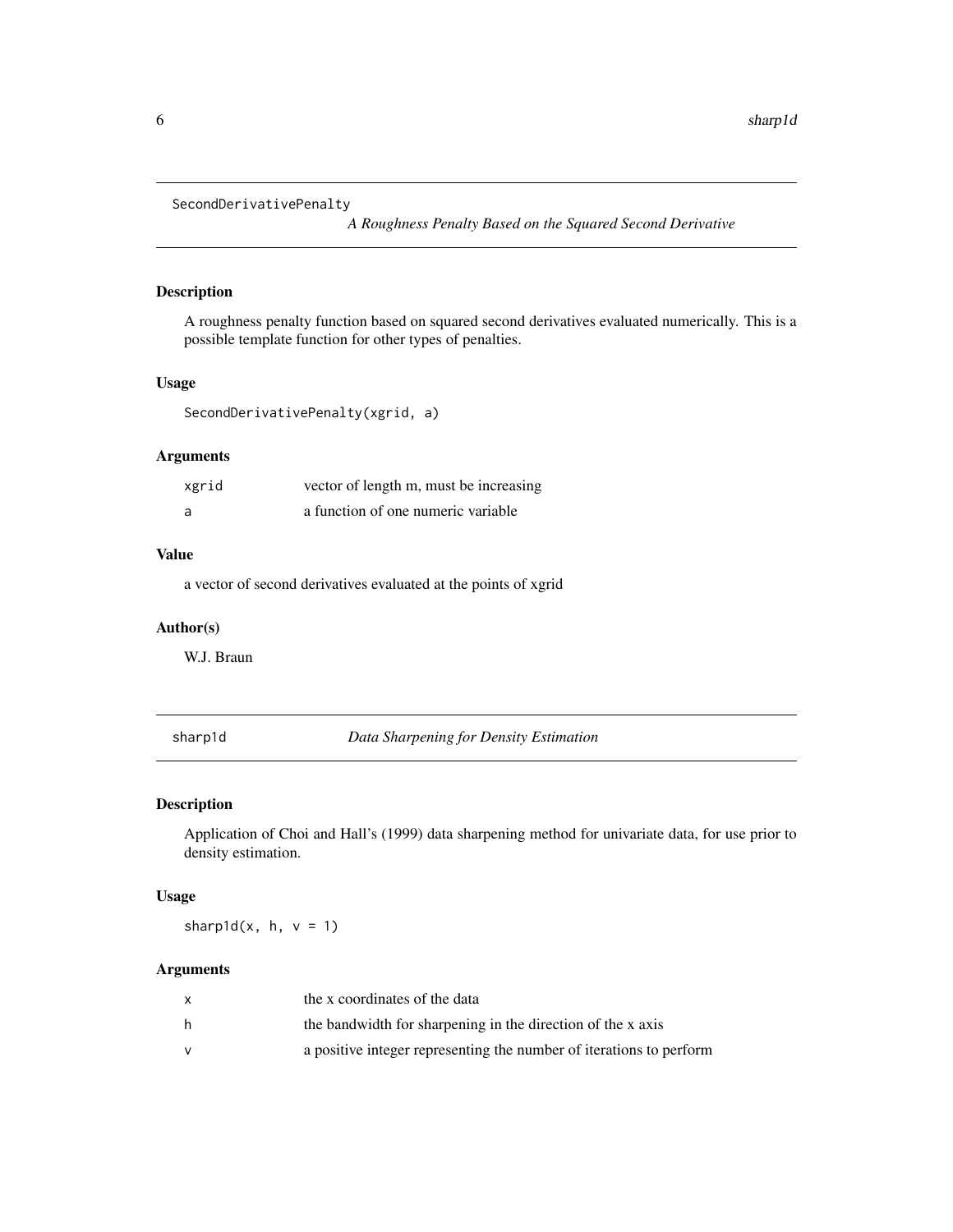#### <span id="page-6-0"></span>sharp2d 7

## Value

Returns a vector containing the sharpened points x.sharp.

#### Author(s)

Douglas G. Woolford, W. John Braun

## References

Choi, E. and Hall, P. (1999) Data sharpening as a prelude to density estimation. Biometrika 86, 941-947.

#### Examples

```
# Example 1:
y \leq c(\text{rnorm}(50, -1, 1), \text{rnorm}(50, 2, 2), \text{rnorm}(100, 0, .5))data.sharp1 \le sharp1d(y, 5, 1)
data.sharp2 <- sharp1d(y,5,2)
# original data:
plot(density(y, bw=5))
# sharpened data after 1 iterations:
lines(density(data.sharp1, bw=5), col=2)
# sharpened data after 2 iterations:
lines(density(data.sharp2, bw=5), col=4)
x \le r t(100, df=3)h \leftarrow dpik(x)
# Example 2:
curve(dt(x, df=3), from=-4, to=4)lines(bkde(x, bandwidth=h), col=2, lty=2)
x.sharp \leftarrow sharp1d(x, h, 1)lines(bkde(x.sharp, bandwidth=h), col=3, lty=3)
x.sharp2 < -sharp1d(x, h, 2)lines(bkde(x.sharp2, bandwidth=h), col=4, lty=4)
x.sharp3 \leq -sharp1d(x, h, 3)lines(bkde(x.sharp3, bandwidth=h), col=5, lty=5)
```
sharp2d *Identify Cluster Centres for 2-dimensional Data via Data Sharpening*

#### Description

Identifies the centres of clusters for 2-dimensional data using a converged form of Choi and Hall's (1999) data sharpening method.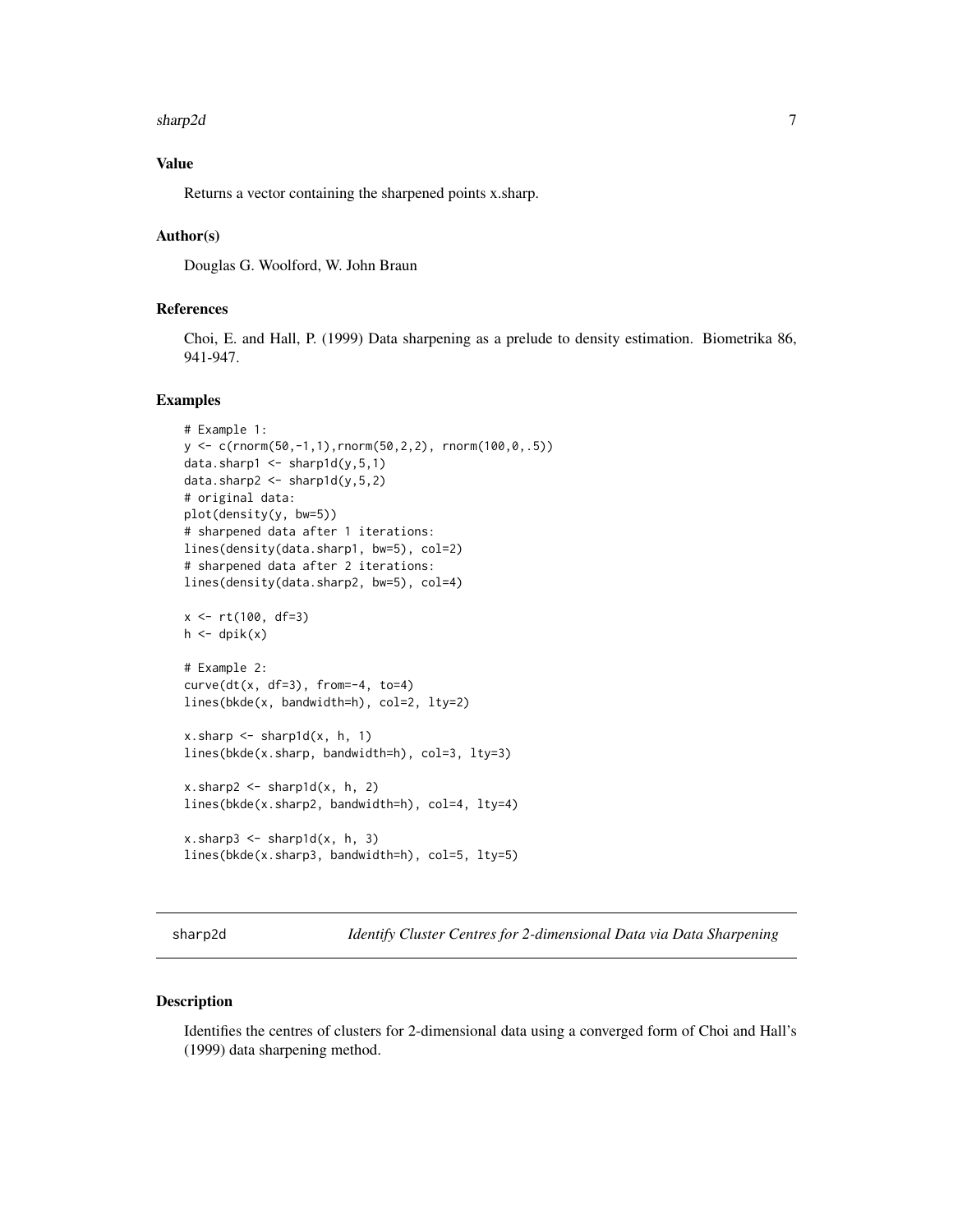#### Usage

sharp2d(x, y, hspace = 1, htime = 1,  $v = 1$ )

#### Arguments

| X      | the x coordinates of the data                                       |
|--------|---------------------------------------------------------------------|
| y      | the y coordinates of the data                                       |
| hspace | the bandwidth for sharpening in the direction of the x axis         |
| htime  | the bandwidth for sharpening in the y direction                     |
| v      | a positive integer representing the number of iterations to perform |

## Details

Identifies the centres of clusters based on a converged form of Choi and Hall's data sharpening method. This function was originally built for identifying clusters in space-time where space is the x-y plane and time is the z-axis.

## Value

Returns a (number of data points x 2) data frame containing the sharpened points x.sharp and y.sharp, respectively.

#### Author(s)

Douglas G. Woolford, W. John Braun

## References

Woolford, D. G. and Braun, W. J. (2004) Exploring lightning and fire ignition data as point processes. 2004 Proceeding of the American Statistical Association, Statistics and the Environment Section [CD-ROM], Alexandria, VA: American Statistical Association.

Choi, E. and Hall, P. (1999) Data sharpening as a prelude to density estimation. Biometrika 86, 941-947.

#### Examples

```
x < -1:200y <- c(rnorm(50,-1,1),rnorm(50,2,2), rnorm(100,0,.5))
data.sharp5 \leq sharp2d(x,y,5,10,5)
data.sharp10 <- sharp2d(x, y, 5, 10, 10)
# original data:
plot(x,y)
# sharpened data after 5 iterations:
points(data.sharp5$x.sharp, data.sharp5$y.sharp, col=2,pch=19)
# sharpened data after 10 iterations:
points(data.sharp10$x.sharp, data.sharp10$y.sharp, col=4, pch=19)
```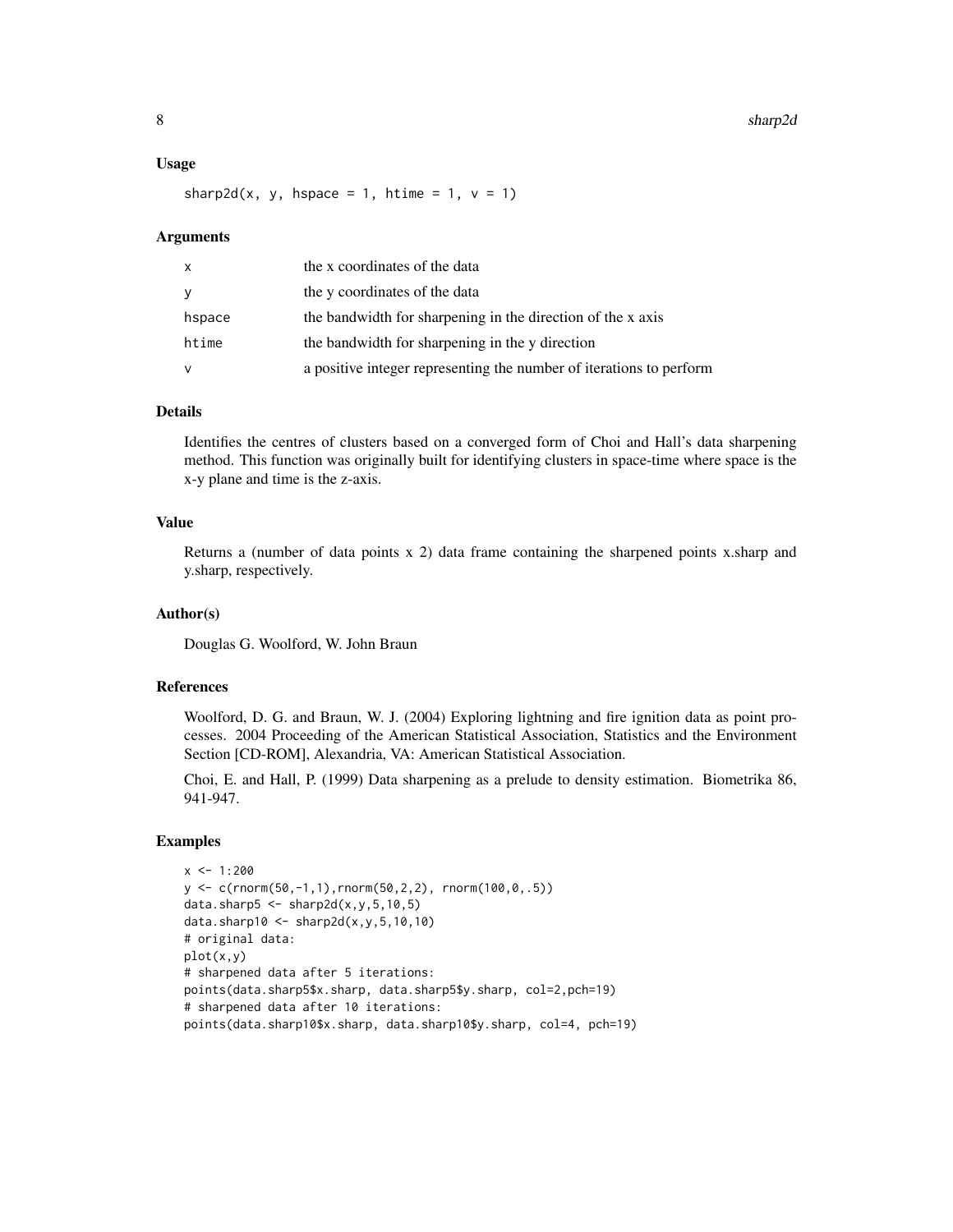<span id="page-8-0"></span>

#### Description

Identifies the centres of clusters for 3-dimensional data using a convergent form of Choi and Hall's (1999) data sharpening method.

## Usage

sharp3d(x, y, z, hspace = 1, htime = 1,  $v = 1$ )

## Arguments

| $\mathsf{x}$ | the x coordinates of the data                                       |
|--------------|---------------------------------------------------------------------|
| У            | the y coordinates of the data                                       |
| Z            | the z coordinates of the data                                       |
| hspace       | the bandwidth for sharpening in the direction of the x-y plane      |
| htime        | the bandwidth for sharpening in the z direction                     |
| $\vee$       | a positive integer representing the number of iterations to perform |

### Details

Identifies the centres of clusters based on a convergent form of Choi and Hall's data sharpening method. This function was originally built for identifying clusters in space-time where space is the x-y plane and time is the z-axis.

#### Value

Returns a (number of data points x 3) data frame containing the sharpened points x.sharp, y.sharp and z.sharp, respectively.

#### Author(s)

Douglas G. Woolford, W. John Braun

#### References

Woolford, D. G. and Braun, W. J. (2004) Exploring lightning and fire ignition data as point processes. 2004 Proceeding of the American Statistical Association, Statistics and the Environment Section [CD-ROM], Alexandria, VA: American Statistical Association.

Choi, E. and Hall, P. (1999) Data sharpening as a prelude to density estimation. Biometrika 86, 941-947.

## See Also

sharp3dB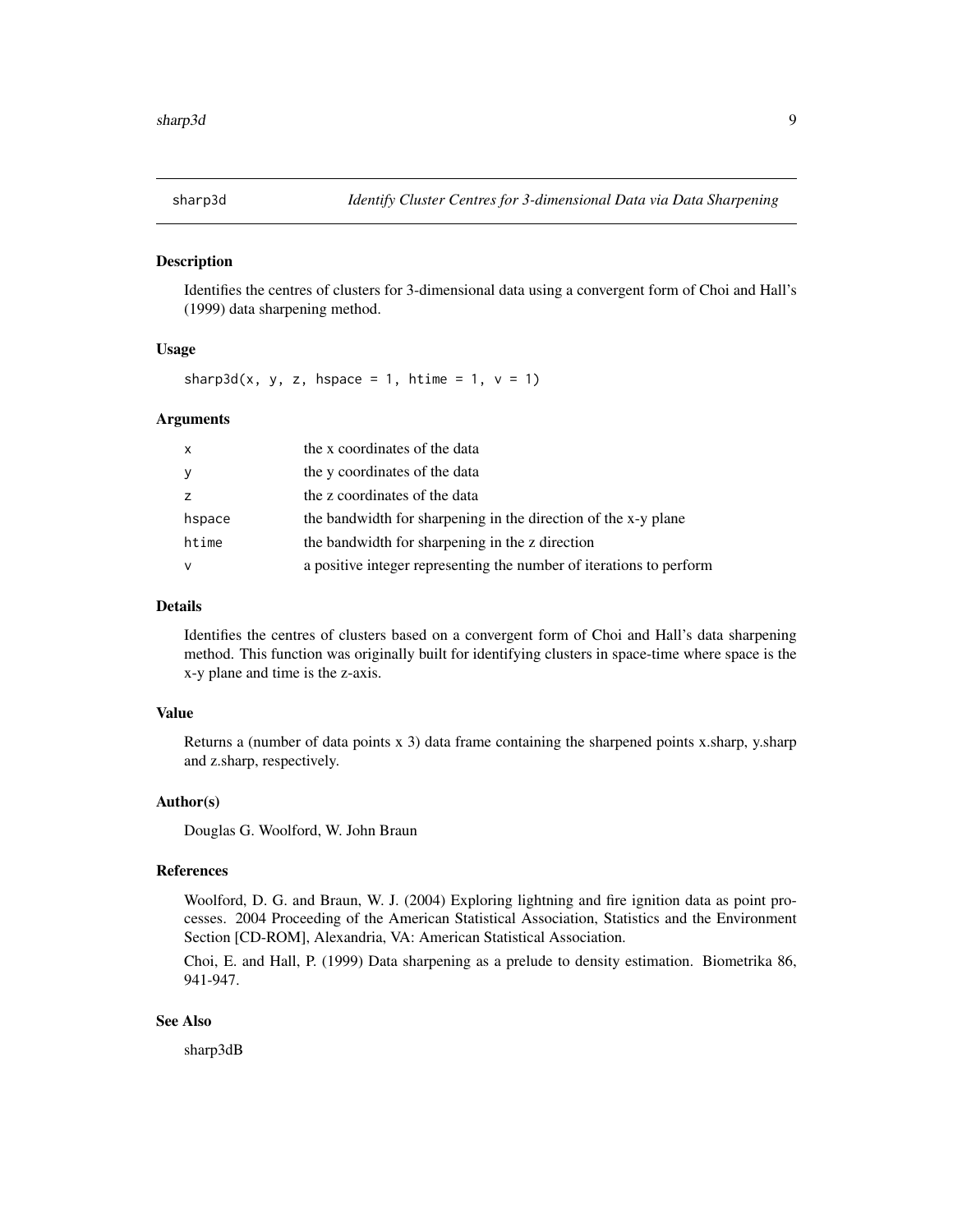#### Examples

```
x < -1:200y \leq c \text{(rnorm(50, -1, 1), rnorm(50, 2, 2), rnorm(100, 0, .5))}z <- c(sample(1:50,50), sample(26:75,50), sample(51:150,100))
data.sharp5 \leq -\ sharp3d(x,y,z,5,10,5)
data.sharp10 <- sharp3d(x,y,z,5,10,10)
# original data:
dataPlot <- scatterplot3d(x,y,z)
# sharpened data after 5 iterations:
dataPlot$points3d(data.sharp5$x.sharp, data.sharp5$y.sharp,
data.sharp5$z.sharp, col=2,pch=19)
# sharpened data after 10 iterations:
dataPlot$points3d(data.sharp10$x.sharp, data.sharp10$y.sharp,
data.sharp10$z.sharp, col=4, pch=19)
```
sharp3dB *Identify Cluster Centres for 3-dimensional Data via Data Sharpening*

#### **Description**

Identifies the centres of clusters for 3-dimensional data using a convergent form of Choi and Hall's (1999) data sharpening method. For use when the data is such that the z coordinates are in increasing order.

#### Usage

sharp3dB(x, y, z, hspace = 1, htime = 1,  $v = 1$ )

#### Arguments

| X      | the x coordinates of the data                                       |
|--------|---------------------------------------------------------------------|
| У      | the y coordinates of the data                                       |
| z      | the z coordinates of the data, in increasing order                  |
| hspace | the bandwidth for sharpening in the direction of the x-y plane      |
| htime  | the bandwidth for sharpening in the z direction                     |
| V      | a positive integer representing the number of iterations to perform |

#### Details

Identifies the centres of clusters based on a convergent form of Choi and Hall's data sharpening method. This function was originally built for identifying clusters in space-time where space is the x-y plane and time is the z-axis. Provided the z-data is in increasing order, this function is significantly faster than sharp3d().

#### Value

Returns a (number of data points x 3) data frame containing the sharpened points x.sharp, y.sharp and z.sharp, respectively.

<span id="page-9-0"></span>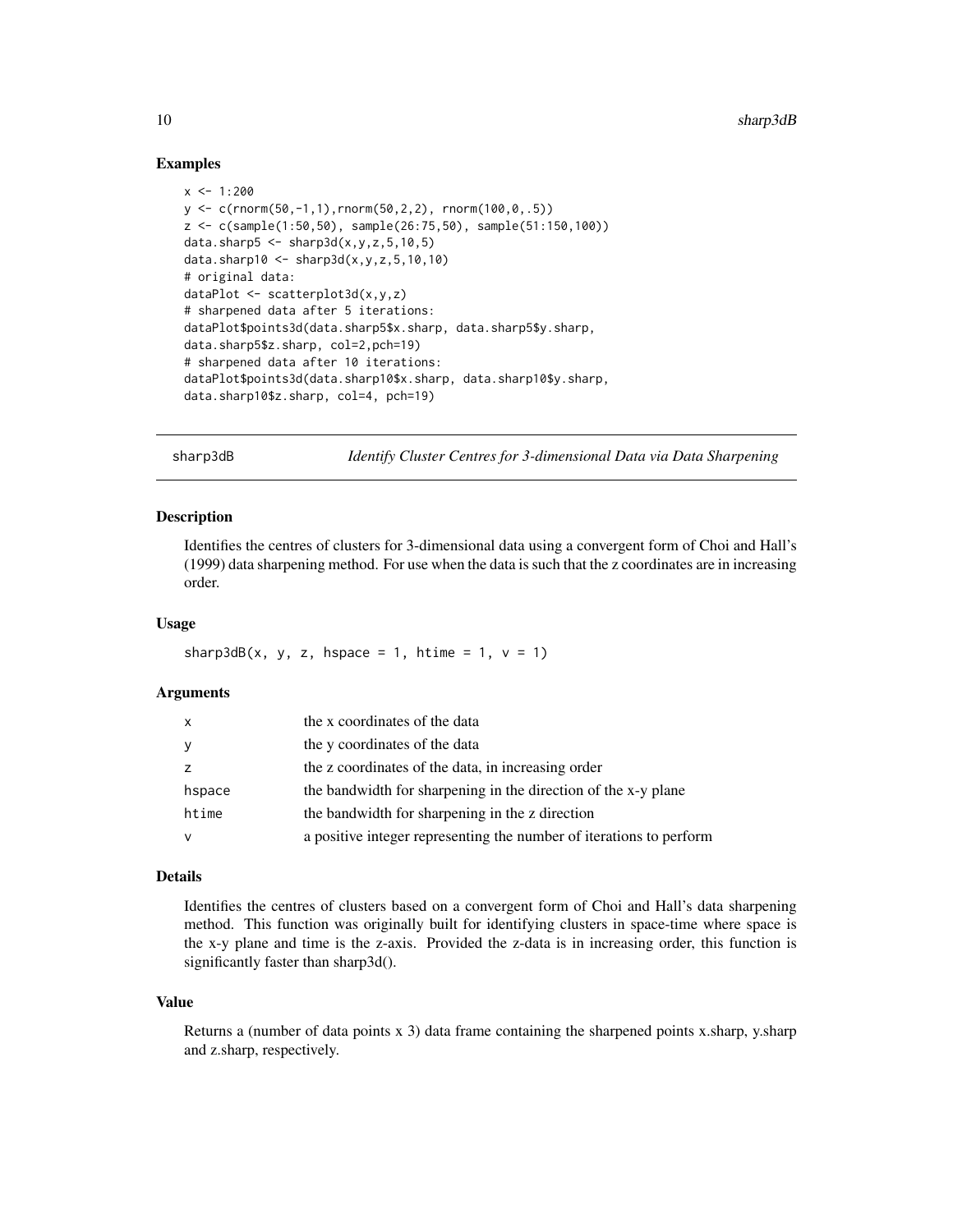#### <span id="page-10-0"></span>sharpen 11

#### Author(s)

Douglas G. Woolford, W. John Braun

#### References

Woolford, D. G. and Braun, W. J. (2004) Exploring lightning and fire ignition data as point processes. 2004 Proceeding of the American Statistical Association, Statistics and the Environment Section [CD-ROM], Alexandria, VA: American Statistical Association.

Choi, E. and Hall, P. (1999) Data sharpening as a prelude to density estimation. Biometrika 86, 941-947.

#### See Also

sharp3d

sharpen *Penalized Data Sharpening Operator for Local Polynomial Regression*

## Description

Data perturbation operator which moves responses a minimal amount subject to a given penalty.

#### Usage

sharpen(x, y, lambda, B)

## Arguments

|        | numeric vector of predictor observations |
|--------|------------------------------------------|
|        | numeric vector of observed responses     |
| lambda | numeric penalty constant                 |
| R      | numeric matrix, based on penalty         |

### Value

a numeric vector containing the sharpened responses

## Author(s)

W.J. Braun